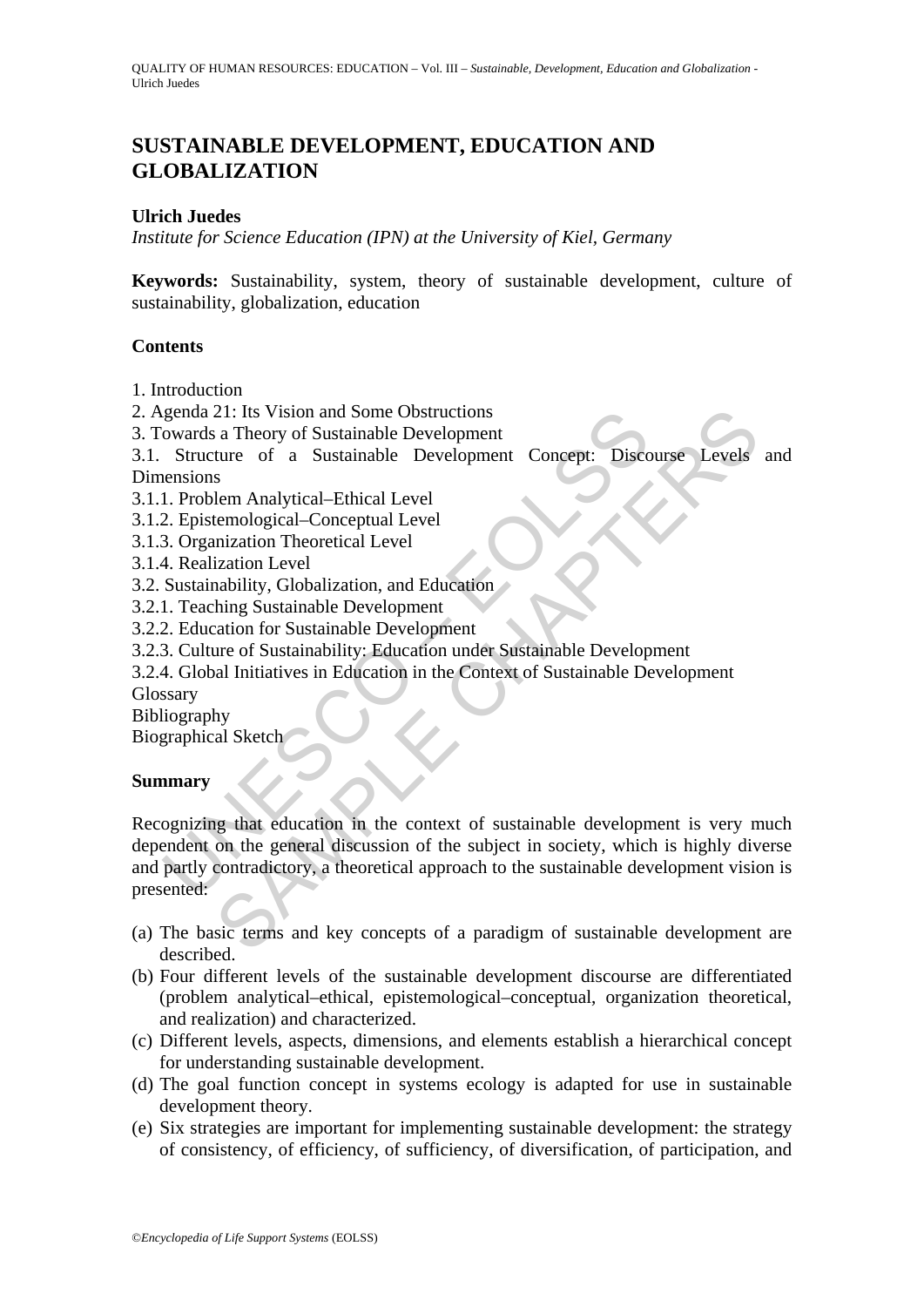of education.

- (f) The cultural aspect represents the link between humans and nature, and between humans.
- (g) Therefore, sustainable development is interpreted as a cultural process leading to a culture of sustainability, which is indicated by its co-evolutionary functionality.
- (h) The role of communication and education is discussed, and some pedagogical dimensions are described in the context of sustainable development.
- (i) Some global initiatives in education are mentioned.

This theoretical approach might pave the way for further interdisciplinary discussion and analysis of sustainable development. It contributes to a deeper understanding and better rationale of the sustainable development discourse and establishes a framework for reflection and innovation of education during global change.

## **1. Introduction**

In traditional conservation, nature has to be protected against human beings because humans impair the fundamental life-support systems. Sustainable development, however, is directed at protecting nature by human activities and by a wise integration of all aspects of human systems with the life-support systems of nature. This is a new vision that implies a totally different paradigm.

introduction<br>
and into values of exactions damng goods enally.<br>
Introduction<br>
anas impair the fundamental life-support systems. Sustaina<br>
all aspects of human systems with the life-support systems of nat<br>
all aspects of hu ori and innovation of cateation during giood change.<br>
etion<br>
and conservation, nature has to be protected against human beings becaping<br>
a finected at protecting nature by human activities and by a wise integral<br>
states of Four perspectives on sustainable development relevant for educational policies are to be here differentiated **(see** *Knowledge for Education***;** *Methodological Knowledge***;**  *Future-Oriented Knowledge, Lessons of the First Nuclear Age, 1945–1991***;** *Cultural Knowledge***;** *Knowledge of the Environment***;** *Bio-Social Knowledge: Human Adaptation in Different Ecological Niches of the World***; and** *Knowledge for Sustainable Development***)**:

- A historical perspective
- A political perspective
- A conceptual perspective
- A curriculum perspective.

Of these, the conceptual perspective is selected to pave the way for a better understanding of the sustainable development paradigm, especially for teaching students about sustainable development. For that purpose some theoretical topics are presented:

- Groups of stakeholders and their functions are described
- Different levels of the sustainable development discourse are differentiated
- Relevant disciplines are related to that analytical framework
- The connections between ecological, economic, and social dimensions are identified
- Some basics of the sustainable development paradigm (terminology, fundamental suppositions, and key concepts) are analyzed
- Strategies for sustainable development are described
- Some starting points for intra- and interdisciplinary reflection on strategies and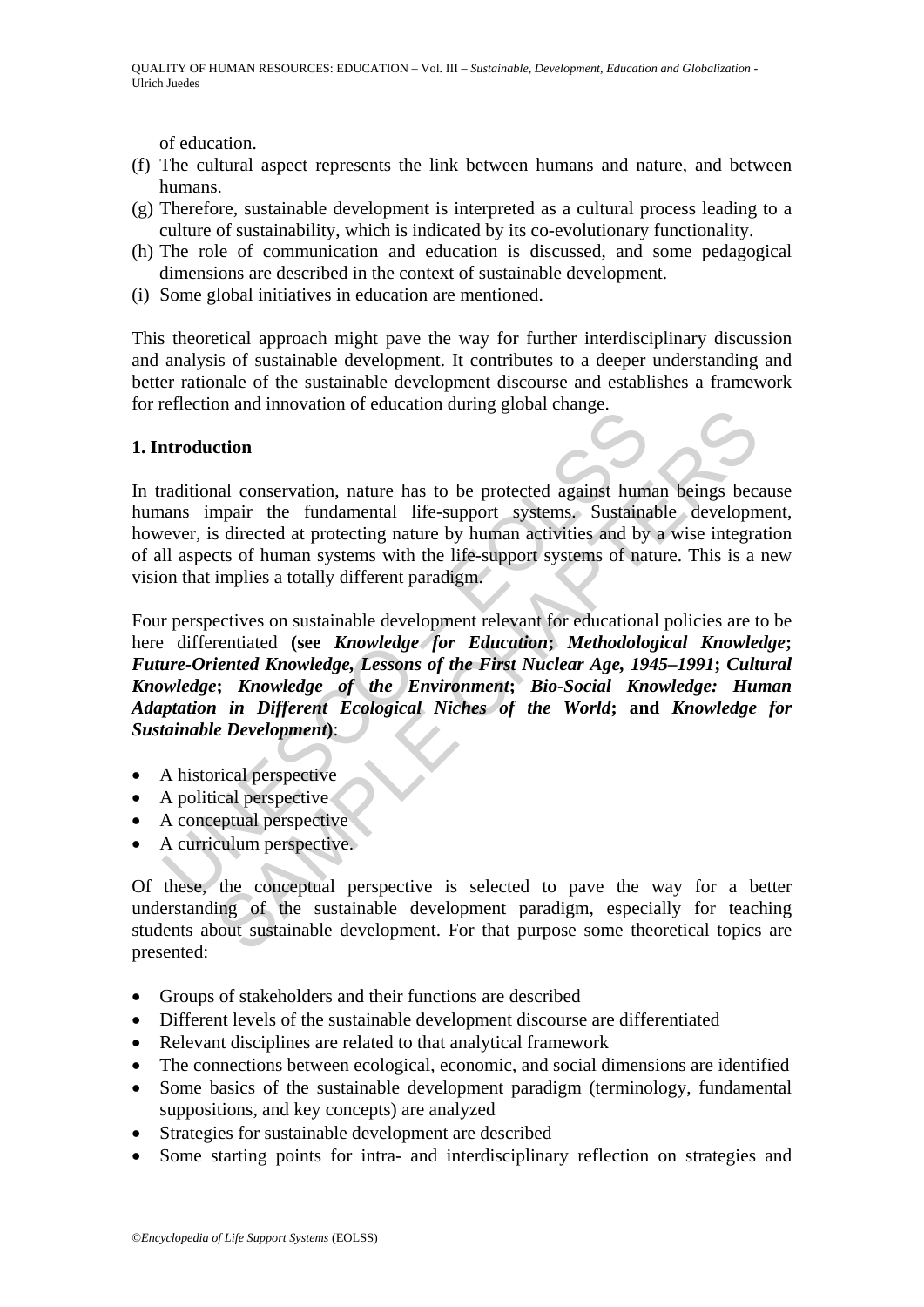measures are selected.

As a further step, different pedagogical approaches in the context of sustainable development are described for clarification of the curriculum perspective and of educational practice. In the future, sustainable development theory has to be better correlated with the more general fields of educational science, such as some foundation studies, forms of knowledge, and educational structures, and with specific questions of education for sustainable development, such as educational policies, gender, and mass media **(see** *Education for Sustainable Development***;** *Education and Development***;**  *Educational Policies for Sustainable Development***;** *Education Policies and Gender***;**  *Mass Media and Nongovernmental Organizations in Education***;** *Transferring Knowledge of Sustainability***;** *Education and the Consumer Society***; and** *Information Technology and Education***)**.

#### **2. Agenda 21: Its Vision and Some Obstructions**

genda 21: Its Vision and Some Obstructions<br>genda 21: Its Vision and Some Obstructions<br>mda 21, as agreed upon by delegates of 178 countries at the<br>ference on Environment and Development (UNCED) in 1992<br>easing global problem 21: Its Vision and Some Obstructions<br>
1, as agreed upon by delegates of 178 countries at the United Nat<br>
2. on Environment and Development (UNCED) in 1992, is a reaction<br>
global problems such as the effects of externalizat Agenda 21, as agreed upon by delegates of 178 countries at the United Nations Conference on Environment and Development (UNCED) in 1992, is a reaction to increasing global problems such as the effects of externalization of social and environmental costs of industrial production, the decrease of nonrenewable resources, increasing social differences in many countries, global inequality, the dissemination of allochthonous species (to places other than where they originated), disease vectors and pests, and loss of biodiversity. The political vision of sustainable development is therefore concerned with two types of problems:

- (a) conflicts between humans and nature (environmental problems), and
- (b) conflicts between humans (socioeconomic problems).

Both had already been discussed before 1992, separately. The innovative step of UNCED was to come to an agreement on more or less pragmatic suggestions for global as well as regional and local action, and to aggregate the results of the diverse discussions into one political document (Agenda 21). This offered to the present hope for a better future for human societies and for culture in general.

Making this a reality demands of all stakeholders, politics, science, and social groups in general (Figure 1) a discourse on a new paradigm. Politics as well as the public communication of sustainable development (for example, in local agendas) tends to be very pragmatic and problem-oriented. Due to the heterogeneity of the topics of Agenda 21, there are multiple perspectives on sustainable development, and different perspectives may conflict one with another.

Of the different groups participating in the sustainable development discourse, science has the honorable task of developing a theoretical framework for analysis and discussion of the different perspectives on sustainable development; but science itself is discipline oriented. Starting from one discipline rarely allows the possibility of fulfilling the demands of a theory necessary for understanding and even for evaluating sustainable development measures and sustainable development projects.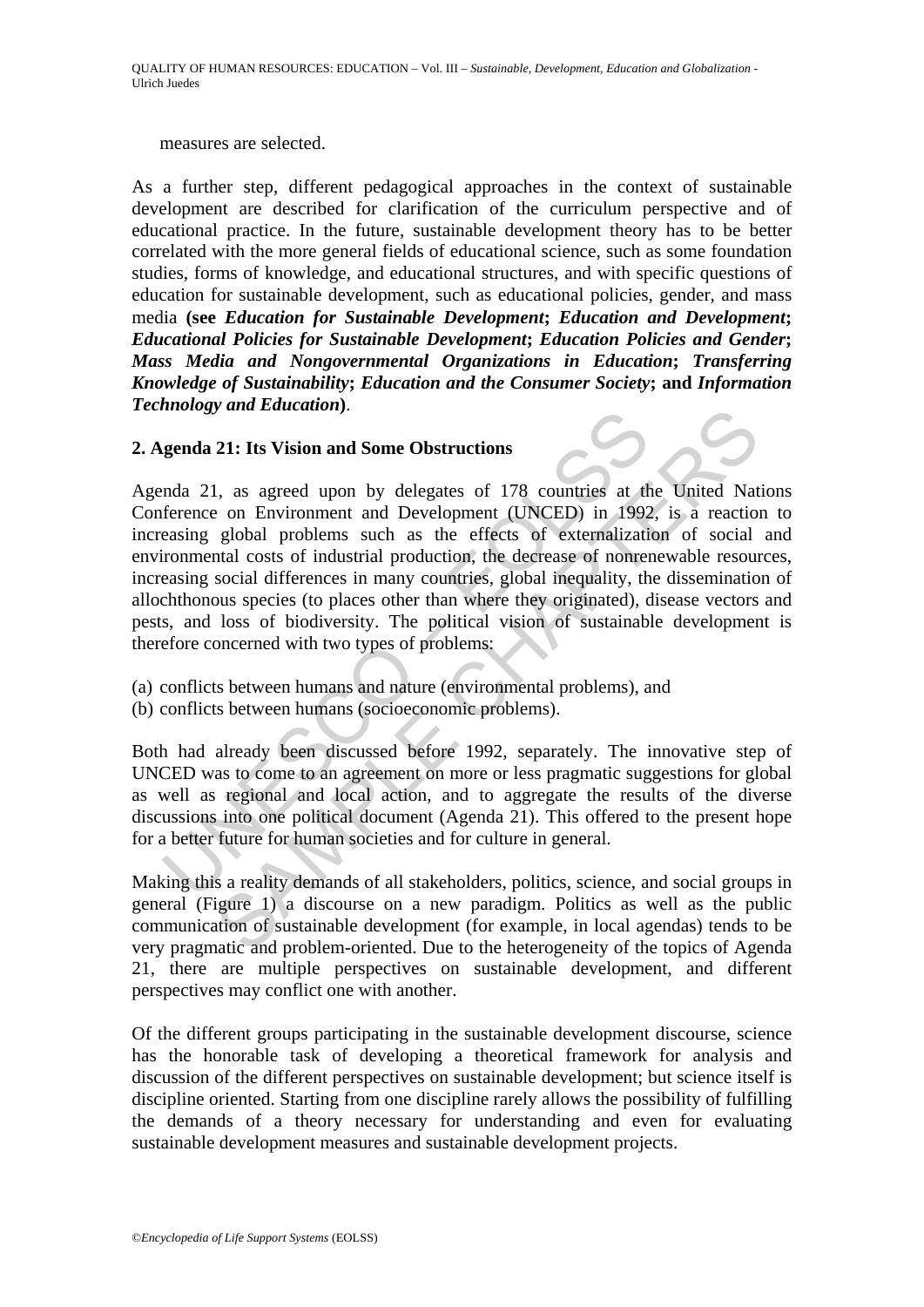

Figure 1. Communicating the vision of sustainable development

Figure 1. Communicating the vision of sustainable developmental<br>looking at the actual situation, although the vision of sustainable<br>day been studied scientifically from various perspectives<br>easingly integrated into many sc Memorator control<br>
Figure 1. Communicating the vision of sustainable development<br>
earn studied scientifically from various perspectives and is becom<br>
yintegrated into many scientific programs, there is as yet no theore<br>
yi So, looking at the actual situation, although the vision of sustainable development has already been studied scientifically from various perspectives and is becoming increasingly integrated into many scientific programs, there is as yet no theoretical concept unifying the different aspects. Educational policies in particular demand clarity in their concepts. For such purposes, a transdisciplinary systems approach seems likely to be helpful that pays attention to such central questions as:

- What basic suppositions underlie the vision of sustainable development?
- What kinds of characters (i.e. aggregates of essential qualities establishing distinctive system components like elements, structures, principles) are to be considered in the sustainable development discourse?
- What are the relevant strategies for implementation of sustainable development?
- What kinds of relationships exist between the perspectives of different disciplines on sustainable development?
- What is the specific role of education in the sustainable development process?
- What sort of knowledge and skills are necessary for the discourse on and acting out of sustainable development?

A further crucial task of a systems approach is to identify starting points suitable for communication between the disciplines and for mediation between conflicting interests of groups. The need for such a comprehensive framework is urgent in order to prevent an even further degradation of sustainable development through its misguided use in science, politics, and by special interest groups, which use the words but intend something else ("sustainabilism"). Misunderstanding and misuse of the sustainable development idea arise from a disregard of factors or conditions that may prevent sustainable development from being realized, for example:

- The widespread inability to think in an interdisciplinary way and understand complex situations
- The divergence of prognostic uncertainty and the urgency of decisions, which raises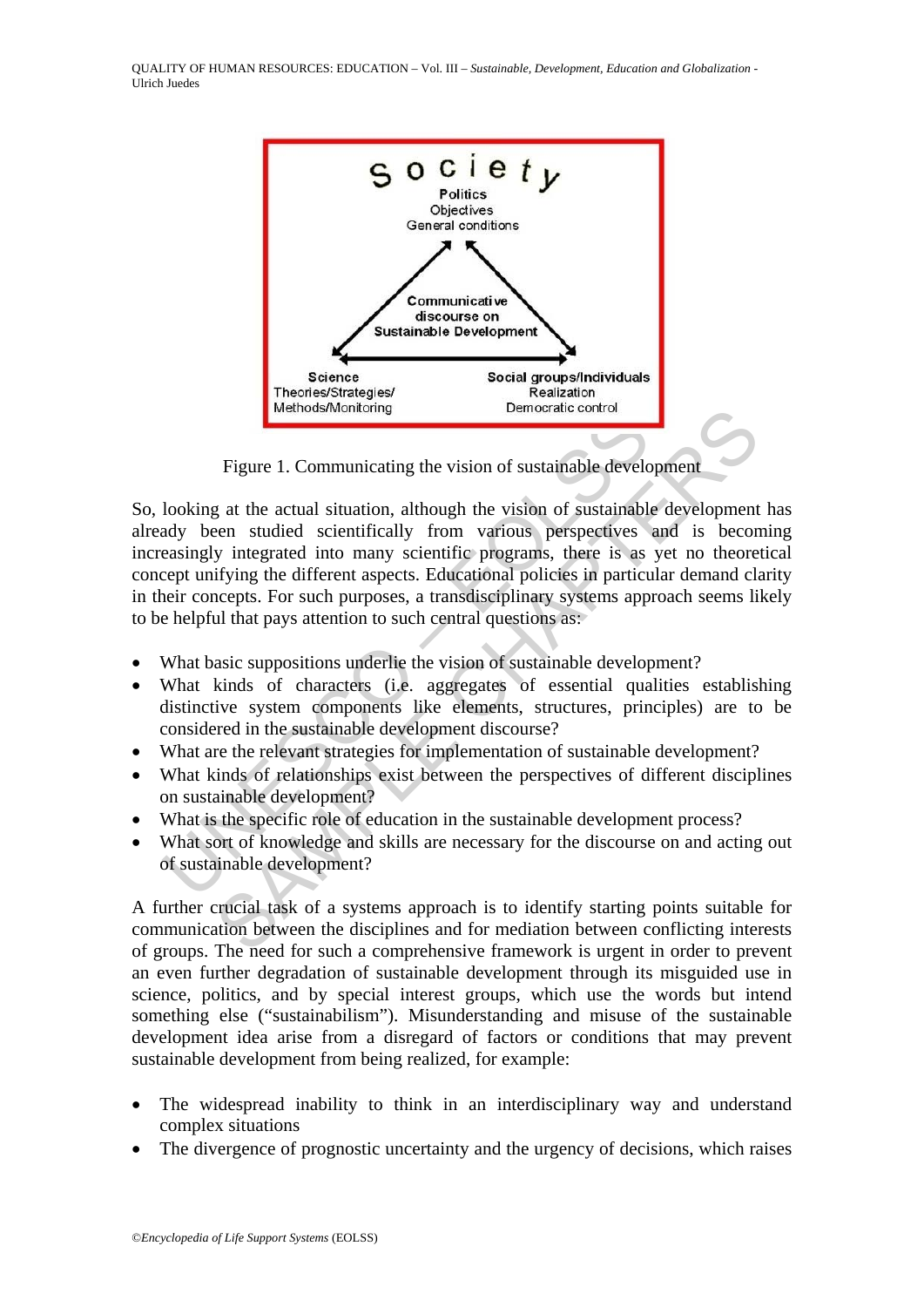the question of human unpretentiousness or arrogance in view of a lack of knowledge and lack of understanding of complexity

- The limited practical use and the dependence on theory of statements derived from complex scientific models due to the tension between theory and practice
- The eventual danger of unforeseen unsustainable effects of well-intentioned practical measures
- The inconsistency of different prognostic limits to growth (question of qualitative growth or of ecological growth)
- The inconsistent roles of technologies that are burdened by the paradox of being reason and cure
- An idealizing and a dogmatizing of the ideas of freedom and liberty (for example, personal, civil, and political liberty, freedom of travel; poetic license, independence of science; privilege of economic mobility of capital, goods, and services)
- Widespread conflicts between individual and collective interests of people, of social groups, and of countries, known as the tragedy of the commons
- The inconsistency of different concepts of justice (e.g. equality, individual parity, equivalence of opportunity, justice of needs and of performance)
- Serious contradictions between intra- and intergenerational justice
- Some antagonistic trends in society (e.g. individuation and pluralization versus concentration and globalization)
- The dilemma of democratic rules for decision making and the urgency of a resolute and accurate ability to act
- Institutional or bureaucratic blocking reactions (e.g. resistance, marginal change, incompetence, opportunism) in view of new demands.

This collection of obstructive factors may indicate the importance of a theoretical reflection of all sustainable development activities, especially when teaching in the context of sustainable development.

## **3. Towards a Theory of Sustainable Development**

of science; privilege of economic mobility of capital, goods, and s<br>Widespread conflicts between individual and collective interests of<br>groups, and of countries, known as the tragedy of the commons<br>The inconsistency of dif ince; privilege of economic mobility of capital, goods, and services)<br>read conflicts between individual and collective interests of people, of sc<br>and of countries, known as the tragedy of the commons<br>consistency of differe Current scientific discussions on sustainable development usually start from more or less well-established disciplinary perspectives. A comprehensive and really transdisciplinary view is mostly lacking and therefore theoretical requirements of a paradigmatic concept of sustainable development are rarely fulfilled.

From a systems perspective, sustainable development can be seen as a macroprocess (of the global system) consisting of an unlimited number of microprocesses (of subsystems). Both scales differ in their dynamic characteristics: the macroprocess of sustainable development is by definition directed from conditions of unsustainability (originated by humankind) toward those of sustainability (this, however, is not obligatory for each microprocess). The microprocesses fit given specific environmental situations and can include highly dynamic and even catastrophic events when seen on their specific scale. This means that although the microprocesses may be unsustainable themselves, their results can contribute to sustainability on a higher scale. This idea, well known in ecosystem research, has so far been widely neglected in discussions in other fields of sustainable development.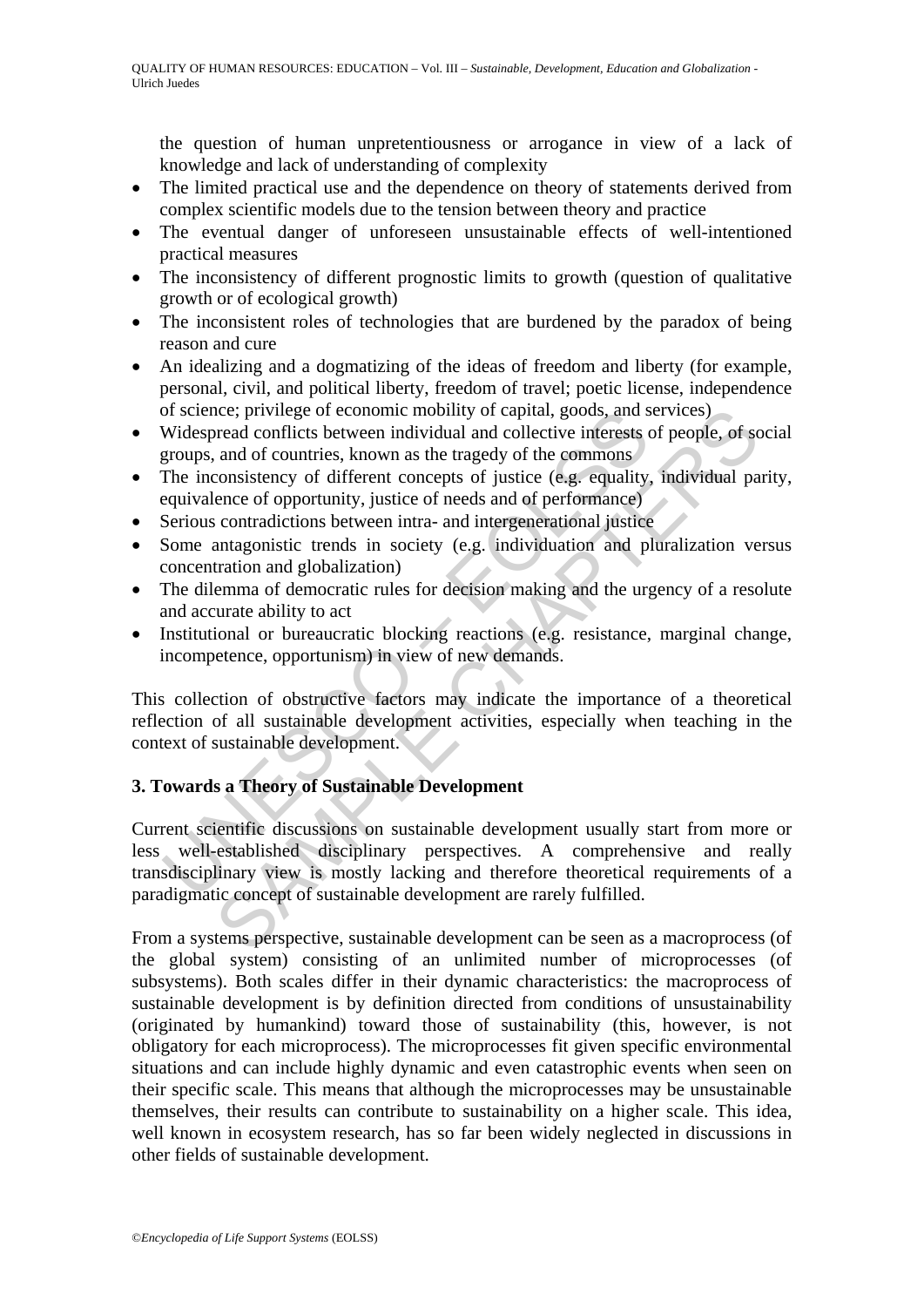#### **3.1. Structure of a Sustainable Development Concept: Discourse Levels and Dimensions**

Studies in ecology, economics, business and industry, agriculture, forestry, science and technology, energy, transportation, tourism, architecture and urban planning, health, politics and planning, social science, education, philosophy, and ethics contain specific contributions to or at least consideration of the process of sustainable development. Each of these aspects is based on disciplinary concepts and characters (elements, structures, principles) helpful in understanding subsystem components or microprocesses of sustainable development (for example, ecosystem structures, energy flow between trophic levels and productivity in ecology; resource use, allocation, and growth in economies; human rights, basic needs, and justice in social sciences).



Figure 2. Levels and aspects of the sustainable development discourse

These disciplinary concepts and characters are necessary for mediating measures of sustainable development in conformity with accepted scientific standards, but a sustainable development paradigm requires a transversal "good sense" unifying controversial ideas and models. Therefore, it must be both communicable to individuals and social groups and operable for pluralistic reasoning and transdisciplinary judgment of sustainable development processes.

In general, two contexts for viewing sustainable development are differentiated: a goal context and an organizational context. Thinking a little more about the "logic" of the sustainable development discourse, one can describe four levels to which all fields or disciplines relevant to sustainable development can be assigned: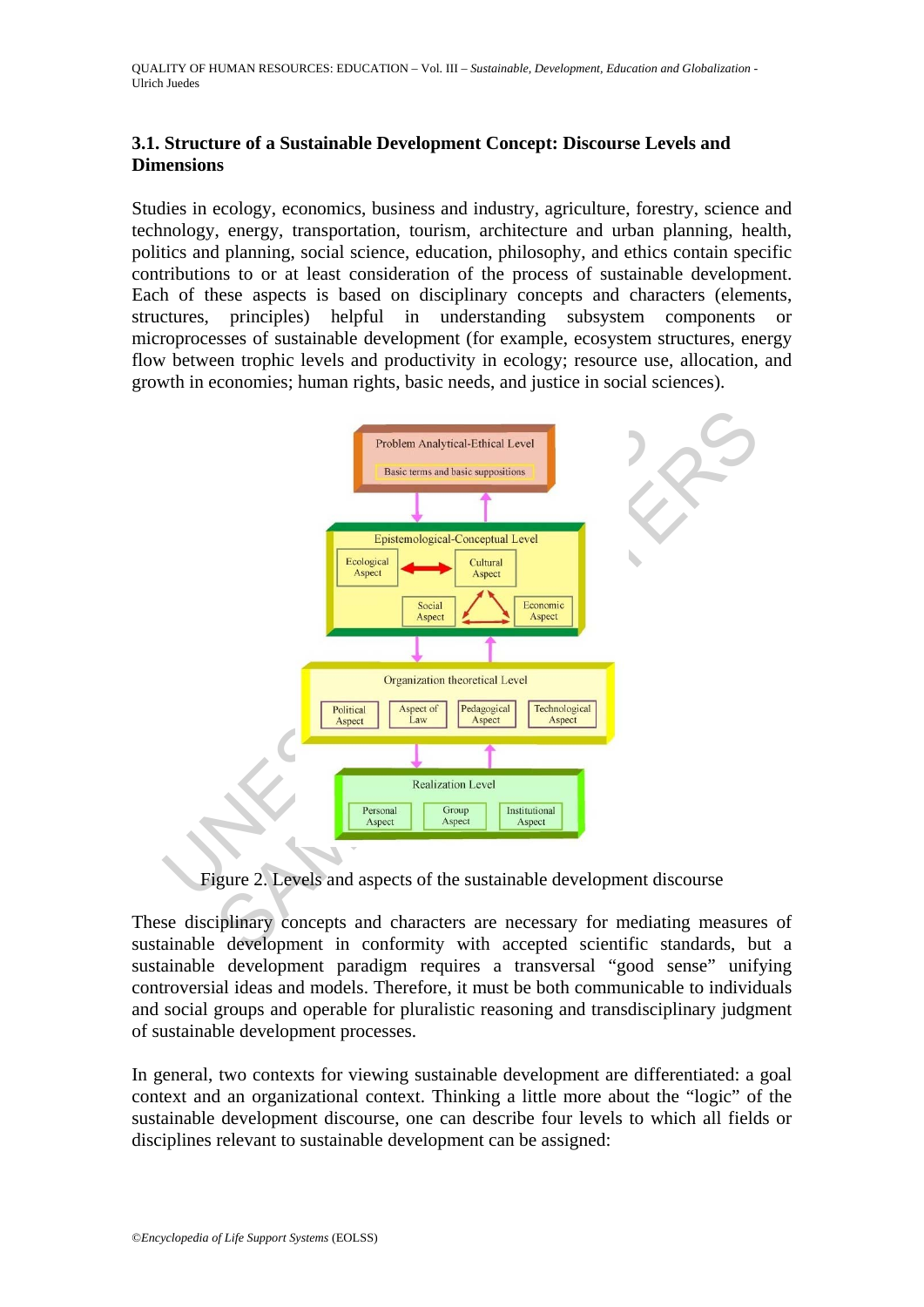- (a) A problem analytical–ethical level
- (b) An epistemological–conceptual level
- (c) An organization theoretical level (strategic planning)
- (d) A realization (practical) level.

These levels constitute a hierarchical system: Levels (a) and (b) focus on the definition of the problems and the clarification of their context, levels (c) and (d) are directed to problem solving.

- -
- -
- -

TO ACCESS ALL THE **27 PAGES** OF THIS CHAPTER, Visit: http://www.eolss.net/Eolss-sampleAllChapter.aspx

#### **Bibliography**

TO ACCESS ALL THE 27 PAGES OF THIS CHANNET VISIT: UNIT: UNIT: UNIT: UNIT: UNIT: UNIT: UNIT: UNIT: UNIT: UNIT: UNIT: UNIT: UNIT: UNIT: UNIT: UNIT: UNIT: UNIT: UNIT: UNIT: UNIT: UNIT: UNIT: UNIT: UNIT: UNIT: UNIT: UNIT: UNIT **FO ACCESS ALL THE 27 PAGES OF THIS CHAPTER,**<br>
Visit:  $\frac{http://www.eolss.net/Eolss-sampleAllChapter, aspx}{http://www.eolss.net/Eolss-sampleAllChapter, aspx}$ <br>
v<br>
t al. (1997). *Sustainability: A Cross-Disciplinary Concept for Social Transformation of Social Transformations (MOST) (P* Becker E. et al. (1997). *Sustainability: A Cross-Disciplinary Concept for Social Transformations. Management of Social Transformations (MOST)* (Policy Papers 6). Paris: UNESCO. [This booklet presents a conceptual study on sustainability from a social science perspective.]

Clark M.E. (1989). *Ariadne's Thread. The Search for New Modes of Thinking*, 584 pp. New York: St. Martin's Press. [This book provides background information to enable readers critically to evaluate the central ideas of different disciplines and offers a contemporary and synthetic vision.]

Costanza R. et al., eds. (1992). *Ecosystem Health. New Goals for Environmental Management*, 269 pp. Washington, D.C.: Island Press. [This book analyzes the normative, conceptual, and biological issues surrounding the concept of ecosystem health.]

Hesselink F. et al. (2000). *ESDebate. International Debate on Education for Sustainable Development,* 64 pp. Gland, Switzerland: IUCN. [This booklet shows the results of an Internet debate on education for sustainable development.]

Joergensen S.E. (1997). *Integration of Ecosystem Theories: A Pattern*, 2nd edn., 388 pp. Dordrecht: Kluwer Academic. [This book attempts to unify the different thoughts, ideas, and observations about ecosystems to form a tentative comprehensive ecosystem theory.]

Müller F. and Leupelt M., eds. (1998). *Eco Targets, Goal Functions, and Orientors*, 619 pp. Berlin: Springer. [This book documents the results of a joint meeting of different disciplines dedicated to developing a unifying concept that combines the holistic ecological theory with environmental practice.]

Oepen M. and Hamacher W., eds. (2000). *Communicating the Environment. Environmental Communication for Sustainable Development*, 294 pp. Frankfurt am Main/New York: Peter Lang. [This reader is envisioned as a resource for policy makers and project planners, providing an overview of environmental communication as a management tool for initiatives geared towards environmental sustainability.]

Petschel-Held G. et al. (1999). Syndromes of global change—a qualitative modelling approach to assist global environmental management. *Environmental Modelling and Assessment* **4**, 295–314. [This article